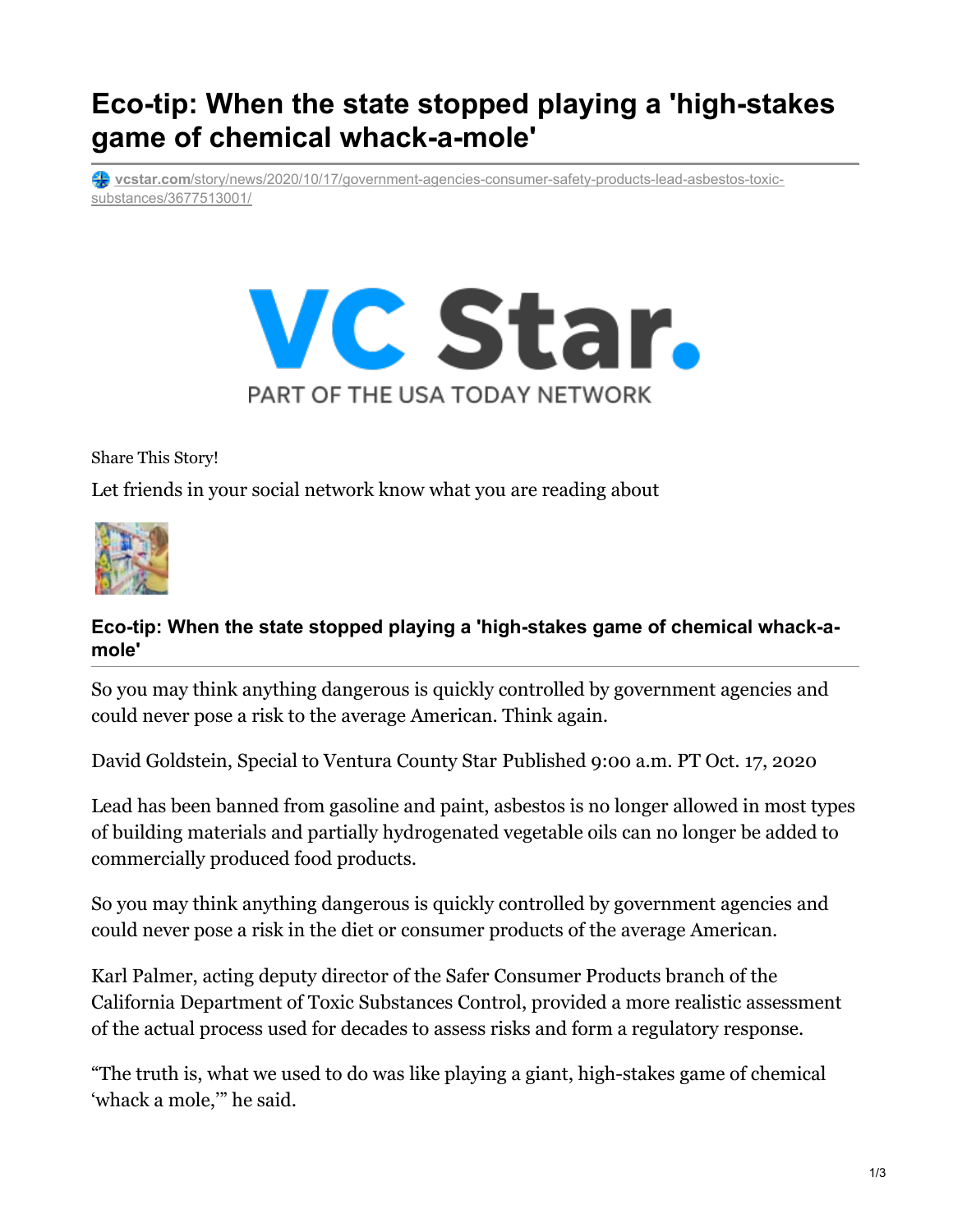"When something came up as potentially dangerous, we were reacting and studying that one, then you see laws and regulations to protect people, but there is a safety gap," he said.

## **More:** Eco-tip: Reuse barrel projects get slippery when wet especially with invasive [mosquitoes](https://www.vcstar.com/story/news/2020/10/10/eco-tip-reuse-projects-rainwater-capture-barrels-mosquito-screens-nets/5929118002/)

A 2006 study by scientists at UC Berkeley revealed the size of the gap. "Of the 85,000 chemicals in commerce in the United States, most have not been studied by regulators for human and environmental effects," Palmer said of the study's conclusion.

The lack of knowledge led to a related problem. Sometimes, when one toxic substance was banned, another one, even worse, was used in its place. This was called "The problem of the regrettable substitute," said Palmer.

For example, according to the Sept. 13, 2018, edition of Science Magazine, a publication of the nonprofit American Association for the Advancement of Science, manufacturers of the soft plastic spouts in some drinking water bottles phased out bisphenol A (BPA), but switched to bisphenol S (BPS) and diphenyl sulfone. Consequently, some products marketed as "BPA-free" contained substitutes which "may cause the same ill effects in mice, particularly in reproductive cells."

Following 2008 "Green Chemistry" laws in California, the department now uses a public process to identify priority products for study and asks those selling the products to conduct an analysis of alternatives, shifting the burden of investigation from government to private parties, academia and nonprofits.

Key to this process is the Green Ribbon Science Panel, which advises and acts as a resource to the Department and the California Environmental Policy Council. The next meeting, after nearly a year hiatus, is Oct. 30, and it is open to the public via Zoom. Visit to https://dtsc.ca.gov/grsp/grsp-meetings/ to learn more.

The meeting will discuss 1,4-Dioxane in cleaning and personal care products. The chemical contaminant was created unintentionally during the manufacture of surfactants, which are compounds affecting the solubility of products in water. It is a suspected carcinogen, so the department will ask manufacturers to come up with ways to minimize it, and Palmer hopes, "simply the attention may help drive markets for safer surfactants."

Attention led to changes in carpet and rugs prior to regulations taking effect next spring. According to Palmer, American manufacturers are reportedly phasing out polyfluoroalkyl substances, known as PFAS. A change in fiber design, instead of the application of a chemical, now helps domestically produced carpets and rugs resist dirt, staining and premature aging. Upcoming regulations will address PFAS still found in imported items.